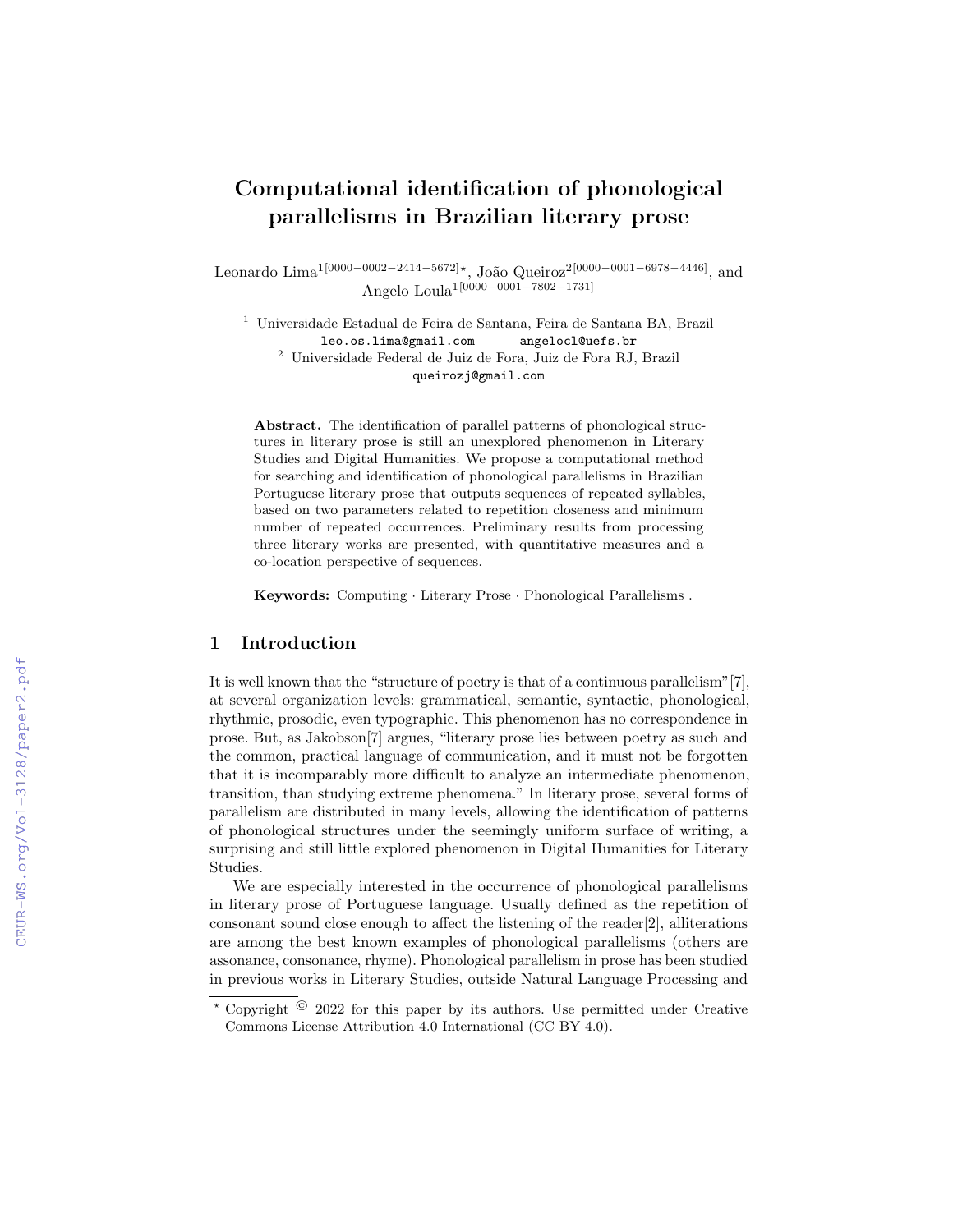#### 2 Leonardo Lima, João Queiroz, and Angelo Loula

Digital Humanities, but it is an open challenge to computationally identify such phenomena and also to identify the behavioral patterns of phonological parallelisms at various observational scales, from one literary work to many works, by the same author, group of authors, or aesthetic movements.

Here we propose a computational method for searching and identification of repeated (phoneme) syllables in Brazilian Portuguese literary prose. The computational algorithms are guided by parameters that influence constraints in the retrieval of sequences of repeated syllables in the provided text. We present quantitative measures to describe preliminary results obtained from three works − Os Sertões (Rebellion in the Backlands, 1902), by Euclides da Cunha, Triste fim de Policarpo Quaresma (1915), by Lima Barreto, and Macunaima (1928), by Mario de Andrade − and also exhibit a co-location perspective of results.

There have been previous works in Digital Humanities for computational identification of phonological patterns in literary works with close and distant reading approaches  $[1, 3, 8, 9]$ , but focused on poetry. Such phonological patterns have also been used for authorship attribution of literary work[5, 6]. As far as we know, the computational search for phonological parallelism in prose was not studied before.

# 2 Methodology

The computational identification of phonological parallelisms concerns the search for repetitions of sounds along a literary work. Among possible sound elements, for preliminary experiments, we chose the syllable as the unit of interest and define this computational task as the search for sequences of repeated (phoneme) syllables inside a sliding window containing a given number of words (window size), filtering sequences above a given length. Window size sets a minimum closeness context as only syllables that co-occur inside the text window are considered a repetition. Sequence length defines a minimum number of repetitions for a sequence of the same syllable to be considered noteworthy. These parameters guide a phoneme pairs index construction algorithm and a sequence construction and filtering algorithm.

The first step for the computational process is preprocessing the prose text to tokenize words followed by a syllabification and grapheme to phoneme conversion for Brazilian Portuguese, using the UFPAT2S tool[4]. It is based on the set of rules for the conversion and determination of stressed syllables [10], achieving an accuracy of 97.44% and 98.58%, respectively, for the grapheme-phone convert and the stress determination algorithm[4].

After conversion, the phonetic version of the original text is obtained, with words written as phoneme syllables (referred just as syllable from now on) in SAMPA alphabet with syllabic divisions, for example the word 〈madeira〉 (wood in Portuguese) is converted to  $/ma$ -'dej-ra $/$ . The phonetic version of the text is then processed by algorithms to obtain the final syllable sequences of interest.

The computational task is algorithmically divided in two steps. The first algorithm runs through the text with a sliding window of size S (corresponding to S words) to find pairs of repeated syllables, constructing an index of same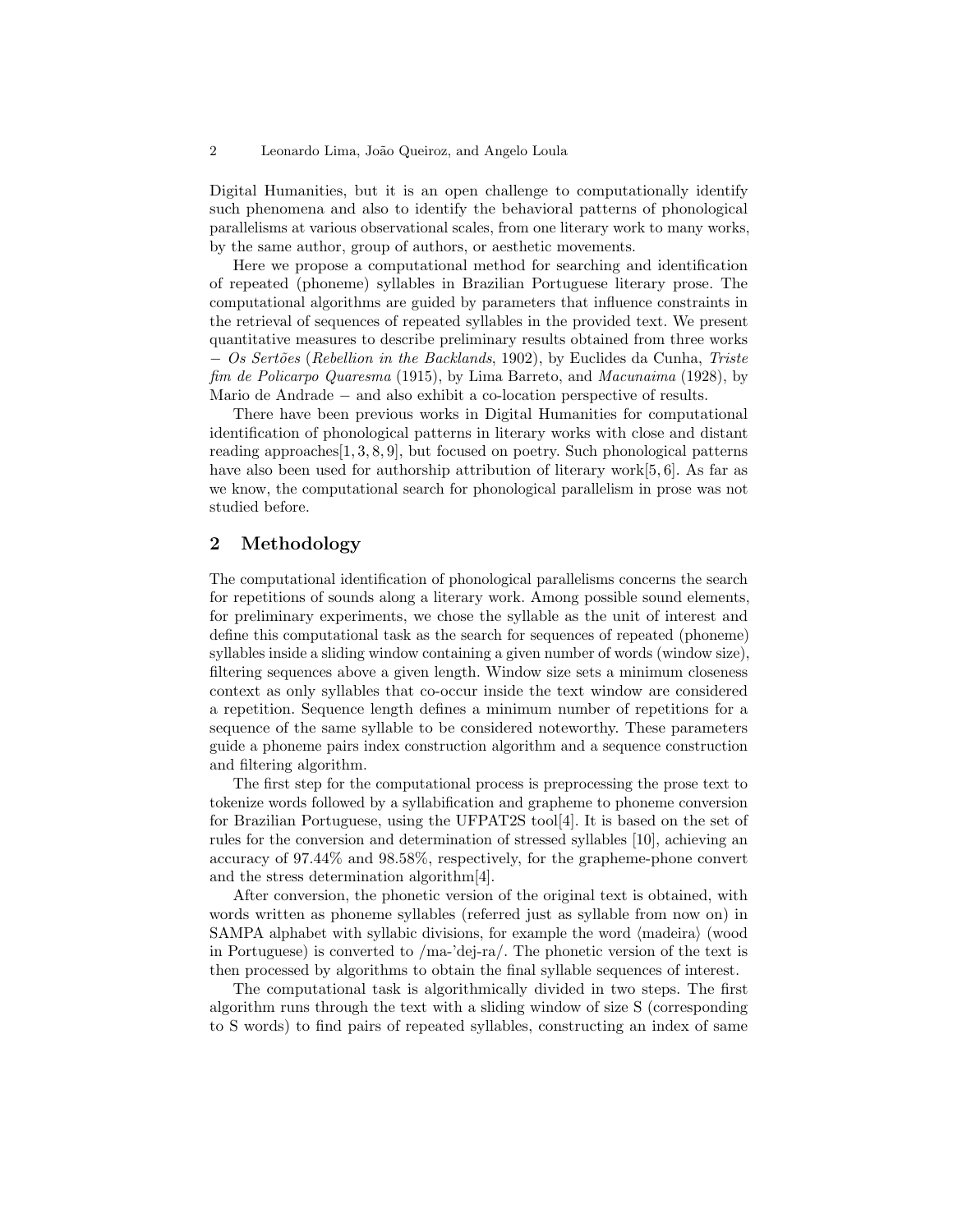syllable occurrences. This algorithm considers every syllable in the first word in the window and looks for the first next occurrence of the same syllable inside the window. After that, the window slides, dropping the first word and adding the next word in text at the end of the window, and repeating the same search for syllables for the new first word. The window continues sliding until it reaches the end of the text. The output of this algorithm is an index of pairs of occurrences of same syllables along the text, where each entry is an occurrence (syllable-position tuple) pointing to the next occurrence of the same syllable.

The following example illustrates the process of identifying pairs of repeated syllables, for a window size of 3 words. The input sentence is converted to phonological form with separated syllables. The output indicates the repeated syllables (underlined) and the corresponding syllable-position tuples.

Input: sob o mando do coronel Tamarindo, separada da esquerda, dirigida pelo capitão Felipe Simões ⇓ Output: 'sob u 'ma∼-du 'du ko-ro-'nEw ta-ma-'ri∼-du se-pa-'ra-da 'da es-'keX-da dZi-ri-'Zi-da 'pe-lu ka-pi-'ta w fe-'li-pi  $(du,4), (du,5), (du,12), (da,16), (da,17), (da,20), (da,24)$ 

The second algorithm uses the index of pairs of syllable occurrences to construct full sequences and then filters only those that are above the minimum sequence parameter length L. Head occurrences, which start a sequence, are identified as those that are not next occurrences to any other occurrence. From the head occurrence, the algorithm constructs a sequence similarly to a linked list, traversing the occurrences pointed as next ones until a next occurrence is not found, thus ending the sequence. Only sequences with length equal or greater than L are outputted at the end of this process. The final result of the computational search is a list of sequences of repeated syllables along with the position of each of them, based on the parameters provided.

Using the output of the previous example as input, the following is an example of the output obtained after constructing full sequences with minimum length of 4 occurrences. There were two possible sequences, with syllable /du/ and syllable /da/, but the output highlights that only the second one was considered, as the first has length below minimum size.

Input: 'sob u 'ma∼-du 'du ko-ro-'nEw ta-ma-'ri∼-du se-pa-'ra-da 'da es-'keX-da dZi-ri-'Zi-da 'pe-lu ka-pi-'ta w fe-'li-pi  $(du,4),(du,5),(du,12),(da,16),(da,17),(da,20),(da,24)$ ⇓ Output: sob o mando do coronel Tamarindo, separada da esquerda, dirigida pelo capitão Felipe Simões  $[(da,16), (da,17), (da,20), (da,24)]$ 

# 3 Results

Initial results in our research were obtained by applying our computational search process to three classic works of Brazilian literary prose: Macunaíma, Os Sertões, and Triste Fim de Policarpo Quaresma. The selected works are some of the most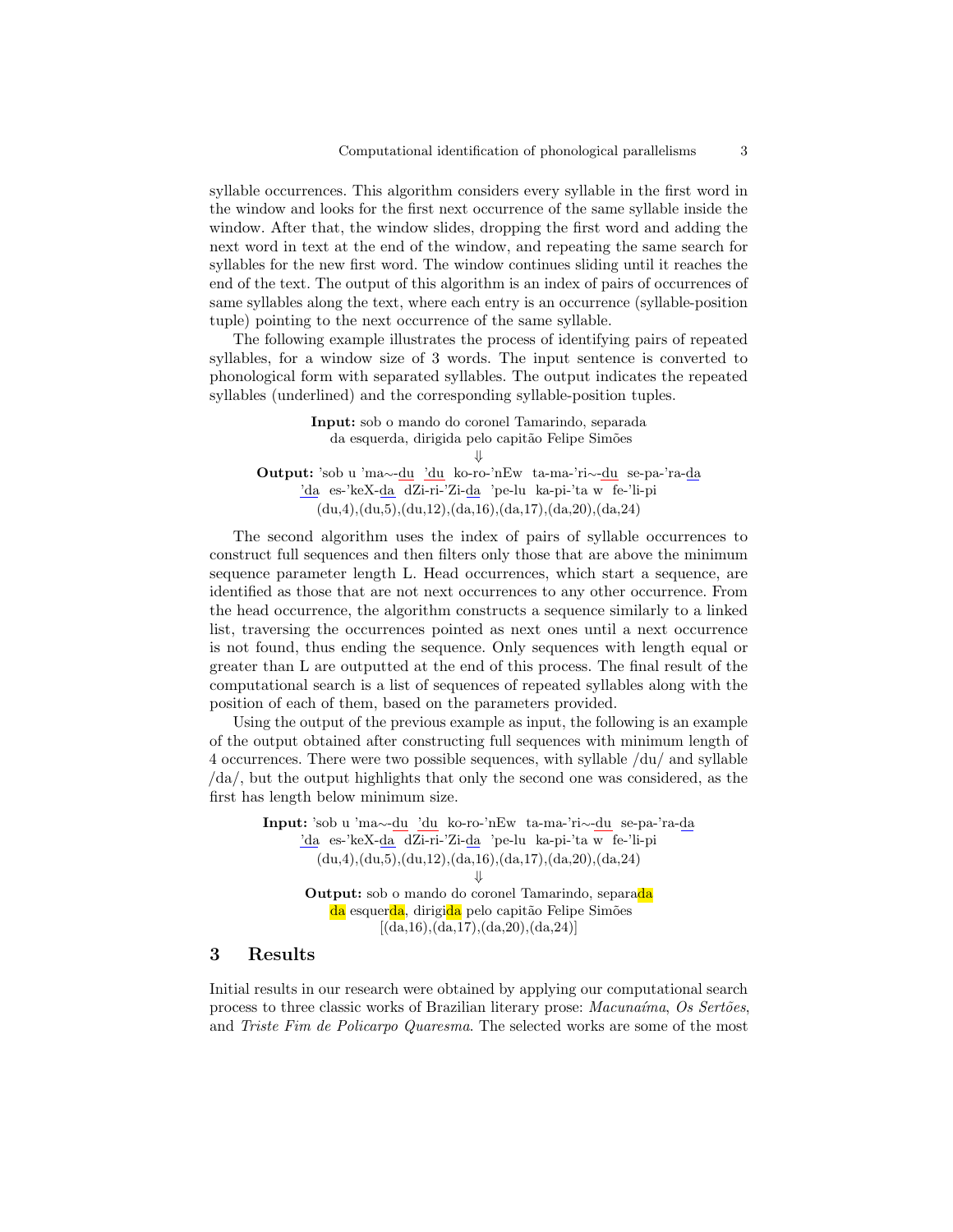$\sqrt{4}$ 

representative literary experiments in the transition between pre-modernism and modernism in Brazil. The computational search for sequences of repeated syllables is guided by the parameters S and L. Both influence the number of sequences obtained as the final result, as shown in Table 1.

Table 1: Number of sequences of repeated syllables in literary prose books, for different values of window size S and minimum sequence length L. Absolute (abs) values and relative (rel) values, in relation to total number of words.

| S              | L              | Macunaíma Os Sertões |                                                                        |     |                       | Triste Fim |                             | are                  |
|----------------|----------------|----------------------|------------------------------------------------------------------------|-----|-----------------------|------------|-----------------------------|----------------------|
|                |                | abs                  | rel                                                                    | abs | rel                   | abs        | rel                         | M <sub>i</sub>       |
| $\overline{2}$ | 3              | 200                  | $ 0.46\% 1829 1.15\% $                                                 |     |                       | 851        | 1.27%                       | sy                   |
| $\overline{2}$ | 4              | 39                   | $0.09\%$                                                               |     | $383 0.24\% $         | 188        | $ 0.28\%$                   | a                    |
| $\overline{2}$ | 5              | 16                   | $0.04\%$                                                               |     | $100 0.06\% $         | 49         | $0.07\%$                    | e                    |
| 3              | 3              | 449                  | $ 1.03\% $                                                             |     | 3354 2,11% 1525 2.28% |            |                             | $\mathbf{u}$         |
| 3              | 4              | 92                   | $\overline{0.21\%}$                                                    |     |                       |            | 923 0.58% 388 0.58%         | m                    |
| 3              | $\overline{5}$ | 38                   | $\overline{0.09\%}$                                                    |     |                       |            | $288  0.18\%  124  0.19\% $ | ra                   |
| $\overline{4}$ | 3              |                      | 782 1.79% 4461 2,90% 2205 3.30%                                        |     |                       |            |                             | du                   |
| 4              | 4              | 179                  | $\boxed{0.41\% \,1572\, 0.99\% \,646\, 0.97\% }$                       |     |                       |            |                             | dZ                   |
| $\overline{4}$ | $\overline{5}$ | 64                   | $\vert 0.15\% \vert$ 564 $\vert 0.35\% \vert$ 236 $\vert 0.35\% \vert$ |     |                       |            |                             | kυ                   |
| 5              |                |                      | $3 1170 2.68\% 6671 4.19\% 2836 4.24\%$                                |     |                       |            |                             | $d\varepsilon$<br>ta |
| 5              | 4              | 297                  | $ 0.68\% \overline{2295} 1,44\% $ 912 1.36%                            |     |                       |            |                             |                      |
| 5              | 5              |                      | 118 0.27% 925 0.58% 381 0.57%                                          |     |                       |            |                             |                      |

Table 2: Number of sequences per repeated syllable in literary prose books, for  $S=4$  and  $L=5$ (gray line in Table 1). Only the 10 most frequent syllables (syl) are shown.

|             |                |                     |                | Macunaíma Os Sertões Triste Fim |                |
|-------------|----------------|---------------------|----------------|---------------------------------|----------------|
| syl         | $_{\rm abs}$   | syl                 | abs            | syl                             | abs            |
| a           | 35             | a                   | 462            | a                               | 182            |
| e           | 13             | du                  | 30             | dZi                             | 18             |
| $\mathbf u$ | 10             | dZi                 | 20             | du                              | 6              |
| ma          | 7              | $\mathbf u$         | 10             | tSi                             | $\overline{4}$ |
| ra          | 6              | e                   | 6              | e                               | 3              |
| du          | 6              | tSi                 | 6              | u                               | 3              |
| dZi         | 4              | $\overline{\rm si}$ | $\overline{5}$ | $\sin$                          | $\overline{2}$ |
| ku          | 4              | ra                  | $\overline{4}$ | ra                              | $\overline{2}$ |
| da          | 4              | da                  | 4              | ew                              | 1              |
| ta          | $\overline{2}$ | ka                  | $\overline{2}$ | fo                              | 1              |

Depending on parameter values, the computational method was able to identify different numbers of sequences of repeated syllables. As window size grows, more sequences are found, since occurrences would be farther away are considered. On the other hand, as minimum sequence length increases, less sequences are selected, once shorter ones are dropped. Comparing the literary works, there are distinct absolute numbers of sequences identified for the same parameters, mainly due the difference in total words in each one, with Macunaima having 43.665 words, Os Sertões, 159.070 words and Triste fim de Policarpo Quaresma, 66.869 words. Nevertheless, the relative percentage of sequences reveals that Os Sertões and Triste Fim de Policarpo Quaresma have higher densities of phonological parallelisms.

Besides the total number of sequences in literary works, a quantitative analysis of distribution of distinct repeated syllables among sequences is shown in Table 2, considering the gray line from Table 1. This configuration involves parameters quite strict for sequences as only sequences with 5 syllable repetitions within 4 words are reported. There is a high concentration of sequences with certain syllables. The greatest number of sequences involve the phoneme  $\langle a \rangle$  as an isolated vowel syllable. Vowels are centers of syllables and often occur isolated in syllables, but  $\frac{1}{4}$  has a much higher frequency than other vowels.  $\frac{1}{4}$  can also be used as a singular definite article  $\langle a \rangle$ , but the other singular definite article,  $\langle 0 \rangle / u /$ , does not have such high frequency. But there are also sequences with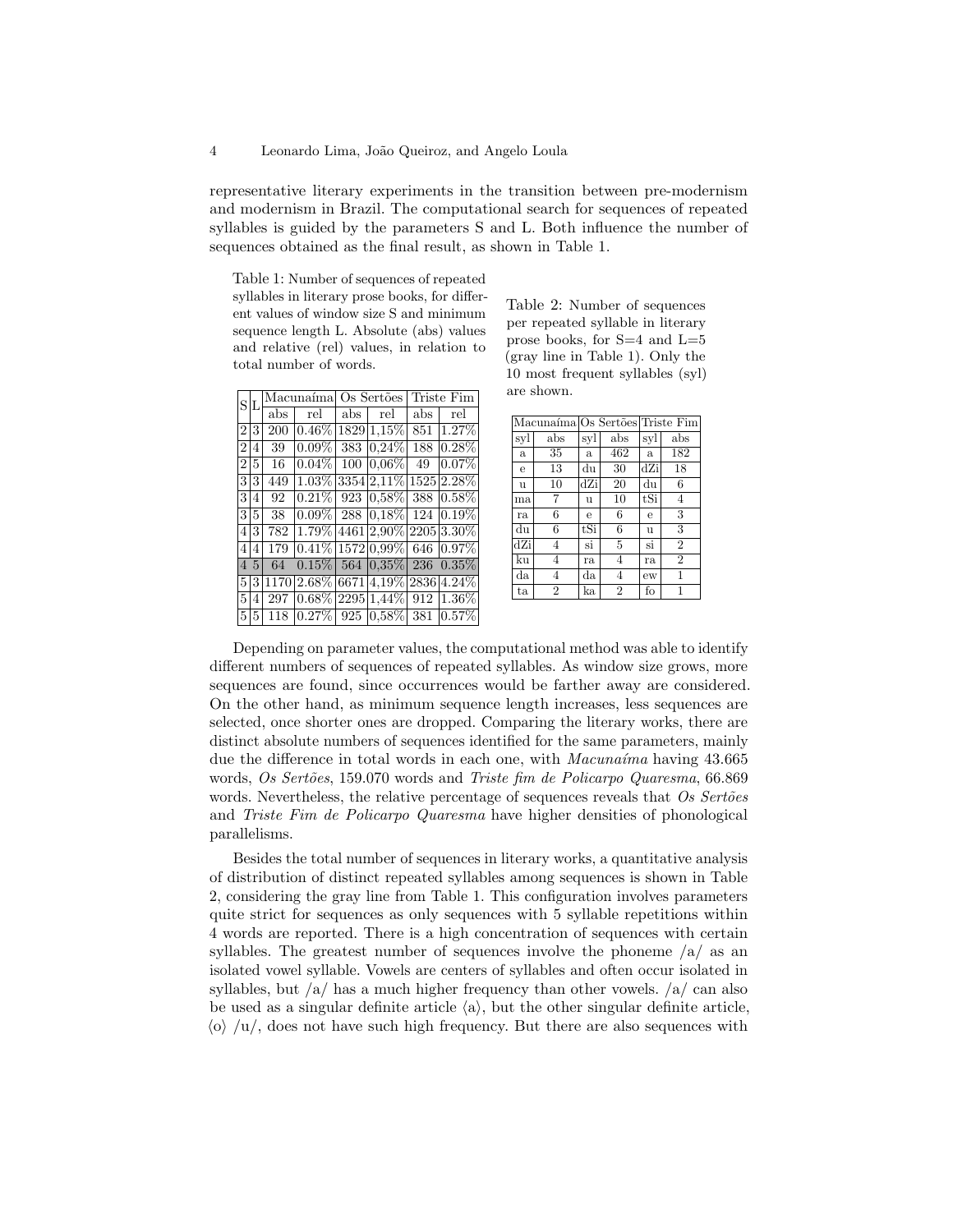consonants among the most frequent ones and different sequences can overlap in the processed books.

Collocations of sequences occur in the book. The following excerpt is an example of such overlap of repeated syllable sequences, involving syllable /ma/ in word 11.595, syllable /u∼/ in word 11.597, and /ku/ in word 11.598, using different colors to highlight the three sequences.

"Maanape n˜ao queria jogar o mano mesmo, pegou desesperado em seis caças duma vez um macuco um macaco um jacu uma jacutinga uma picota e uma pia-coça e atirou no chão gritando:"

The /ma/ and /u∼/ have length of 6 occurrences and /ku/ sequence has length of 5 occurrences, so both fulfil the length threshold of 5 repetitions. A higher L value would drop off some of these sequences. The window had size of 4 words, allowing an occurrence in a first word to be connected to a occurrence in the three words ahead. A smaller window size would break some of these connections, breaking or shortening sequences. Changing these two parameters allows analysis from different perspectives, more strictly or more loose.

# 4 Final Remarks

This is a work in progress in the computational search and identification of repeated syllable sequences in Brazilian Portuguese literary prose. Such sequences can be seen as parallelisms at phonological level, that can be analyzed according to diverse exploratory perspectives in Digital Humanities.

The proposed computational process is guided by two parameters that vary the final number of sequences obtained and further study is needed to characterize and compare the sequences obtained with different configurations. Other sound units (e.g. individual phonemes) and clusters, similarity criteria and tonicity constraints will be addressed in future work.

Preliminary results from computational identification of phonological parallelism evidence a dense presence of repeated sequences in literary prose. Nevertheless, more literary works will be evaluated, as well as ordinary prose as a control group, considering other authors and other literary periods. In addition, other descriptive perspectives of distant reading and close reading will be evaluated.

## References

- 1. Abdul-Rahman, A., Lein, J., Coles, K., Maguire, E., Meyer, M., Wynne, M., Johnson, C.R., Trefethen, A., Chen, M.: Rule-based visual mappings–with a case study on poetry visualization. In: Computer Graphics Forum. vol. 32, pp. 381–390. Wiley Online Library (2013)
- 2. Adam, P.G., Cable, T.: Alliteration. In: Greene, R., Cushman, S., Cavanagh, C., Ramazani, J., Rouzer, P., Feinsod, H., Marno, D., Slessarev, A. (eds.) The Princeton Encyclopedia of Poetry and Poetics, p. 40–42. Princeton University Press (2012)
- 3. Benner, D.C.: The sounds of the psalter: Computational analysis of soundplay. Literary and Linguistic Computing 29(3), 361–378 (2014)